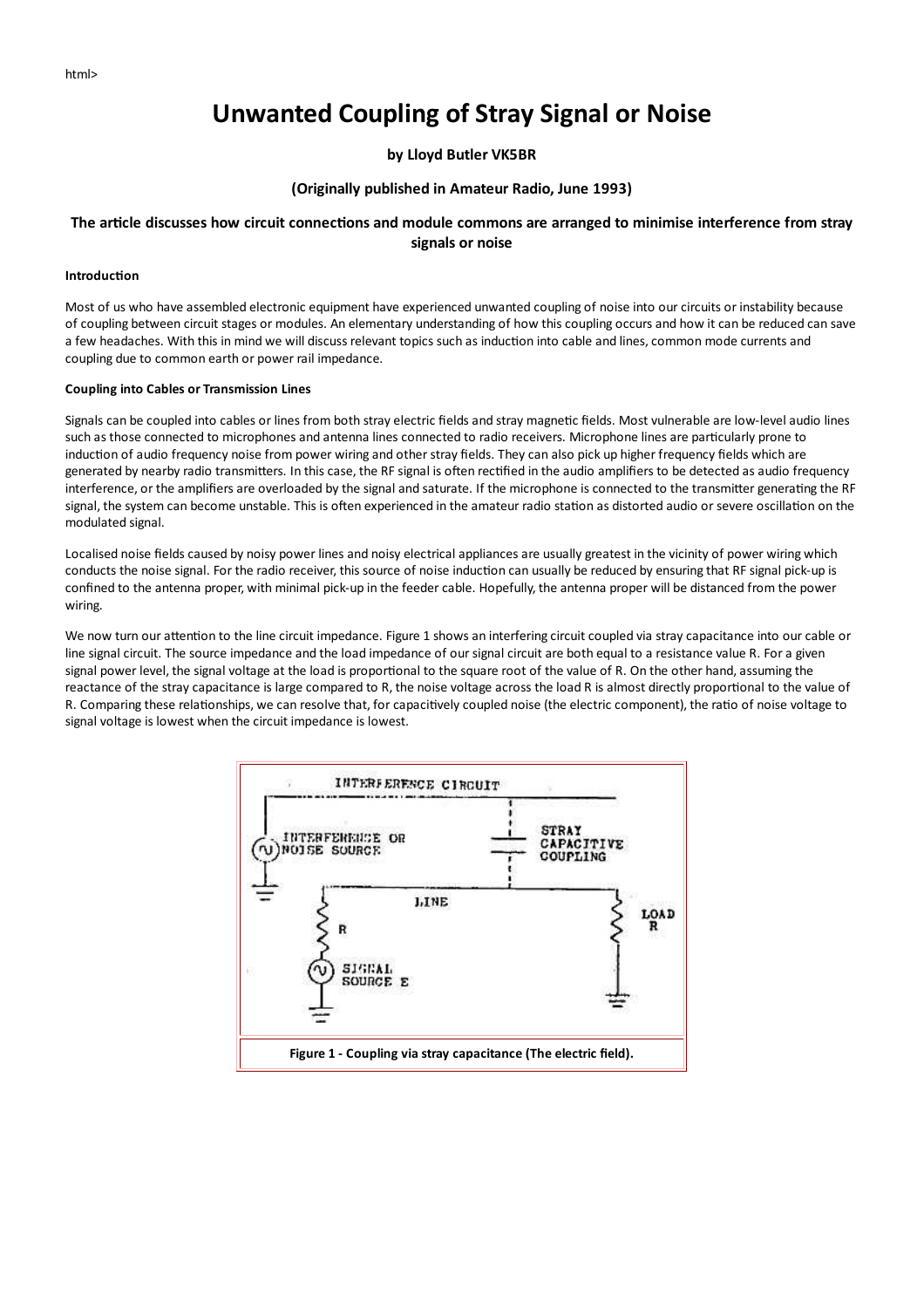

We now discuss coupling of the interference signal via the magnetic field. In Figure 2, one leg of our signal circuit is inductively coupled to our interference or noise source by its proximity to one leg of the noise source so that a noise voltage is induced in series with our signal circuit.

For a given signal power level, the signal current in the load resistance R is proportional to the square root of the reciprocal of R. If we assume a fixed noise voltage induced into the active leg of the signal circuit, the noise current in R is directly proportional to the reciprocal of R. The voltages across R are proportional to the currents through it and, comparing the preceding relationships, we can conclude that for inductively coupled noise (the magnetic field) the ratio of noise voltage to signal voltage is lowest when the circuit impedance is highest. This is opposite of that for the electric field and, hence, in a given line circuit, there can be an optimum value of circuit impedance which gives the best overall signal to noise ratio, considering both types of field.

#### **Shieldings**

Coupling from an electric noise field can be minimised by electrostatic shielding. For wiring, the active lead or leads are clad with a metallic braided sheath. It is normally necessary to run low-level lines, such as those from microphones, in this shielded wire. Figure 3A shows a shielded microphone line with the shield earthed at its two ends at different points in a building. The problem here is that noise voltage exists between the two earth points. If you want proof that such potentials exist, just connect an AC voltmeter between water taps in different rooms of a building, or between two earth stakes at different locations. Quite sizeable AC voltage can usually be detected, developed from stray earth currents. Referring again to Figure 3A, the potential between the two earth points causes noise current flow in the shield with voltage developed across the series resistance and inductive reactance of the shield. This noise voltage is in series with the microphone circuit and is added to the microphone signal voltage. The golden rule is to only connect one earth at the amplifier end of the shield, as shown in Figure 3B so that the noise current cannot flow from the earth system.



Figure 3 - Earthing of microphone cable shield

Another undesirable connection is shown in Figure 4 where two signal modules are connected by a shielded wire. The modules are both earthed at the one point, but one end of the shield is connected to a different earth location. In this case, the noise voltage developed along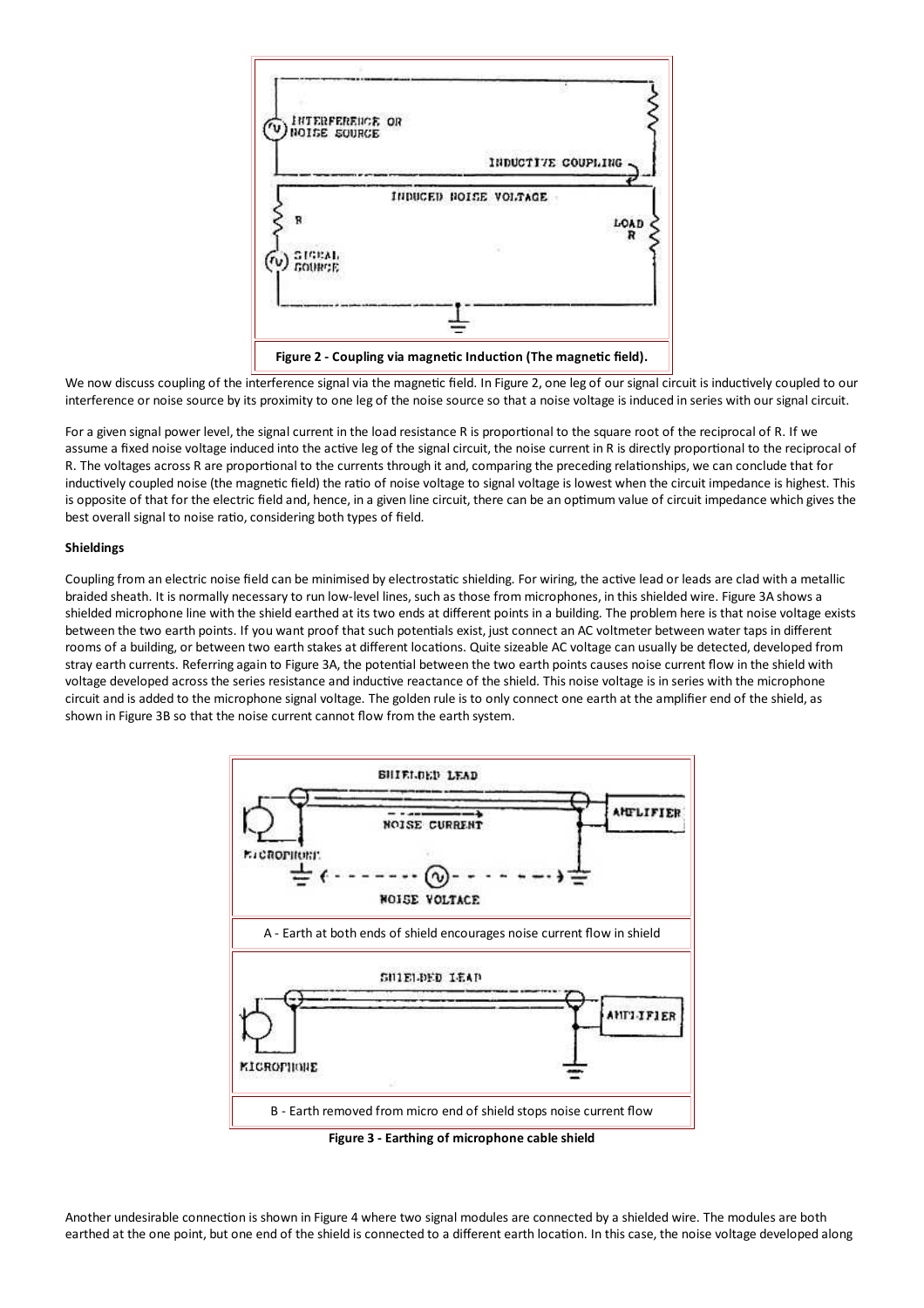the shield is no longer in series with the signal circuit, but is coupled into the signal circuit by magnetic induction. To correct this problem, the right-hand shield connection should either be taken out or, instead, connected to the second module common. At radio frequencies, where coaxial lines connect matched circuits, the second option obviously has to be used.



The same principle of single and earthing applies to antenna feed lines. Where an antenna is mounted on a metal tower and fed with coaxial cable, the outer conductor of the cable is by necessity normally connected to the antenna structure. This, in turn, is fitted to the tower and also electrically connected. If the antenna structure can be electrically insulated from the tower, the outer shield of the coax cable feeder will be more effective as a noise shield. Unfortunately, most of our antenna hardware does not allow us to easily do this.

#### **Balanced Lines**

So far we have considered noise induced into unbalanced lines which have one active wire and an earth return line. Where signals must be transmitted some distance, or where coupling between adjacent line circuits must be reduced, balanced wire pairs are used. Circuits connected to the lines are balanced against ground, and the wire pairs are twisted or regularly transposed in some way so that any external electric or magnetic field induces equal currents into the two conductors. Figure 5 shows a balanced line coupled at each end to equipment via a transformer winding which is centre tapped. If the centre taps at both ends are earthed or connected to some other common bus, the induced interference currents (In) flow via the common connection. These are called longitudinal or common mode currents. While the signal current (Is) induces a voltage in the secondary winding of the transformer, the induced interference currents in the two wire legs create equal and opposing magnetic fields in the transformer and induction into the transformer secondary is cancelled.



Of course, balanced circuits are not always well balanced so that the opposing fields do not completely balance, and some interference or noise signal is induced into the secondary. This can be reduced by leaving one or both centre taps floating so that a return path for the common mode circuit is blocked, preventing current flow. This also prevents noise current flow resulting from noise voltage existent between the two earths as discussed in previous paragraphs.

For many low-level circuits, such as microphone lines, the circuit is both balanced and shielded. In this case, the cable shield and the centre tap are both floated at the microphone with earthing only at the end facing the amplifier. The case of the microphone, which shields the microphone insert, is connected to the cable shield.

For the low-level microphone line, a low impedance is chosen to minimise noise induction from electric fields, but not so low that the line is more affected by magnetic fields. A modern broadcast station standard is a 200 ohm microphone source impedance operating into a 600 ohm load. (An earlier standard was 50 ohms operating into around 150 ohms load).

Sometimes we make use of the common mode or longitudinal path in our balanced lines to operate a control or switching circuit. In the days when open wire lines were used for trunkline telephone systems, telegraphs were operated over the common circuits. This type of circuit was called a cailho circuit. Two cailho circuits over two balanced lines were also often used to make a third balanced circuit for voice frequency operation, and this was called a phantom circuit. To go one further, the phantom circuit was centre tapped to form a cailho over which telegraph could be used. The arrangement is shown in Figure 6. Balanced circuits, such as these, which operate at audio power levels of around one milliwatt (OdBm) achieve crosstalk and noise levels satisfactory for speech communication.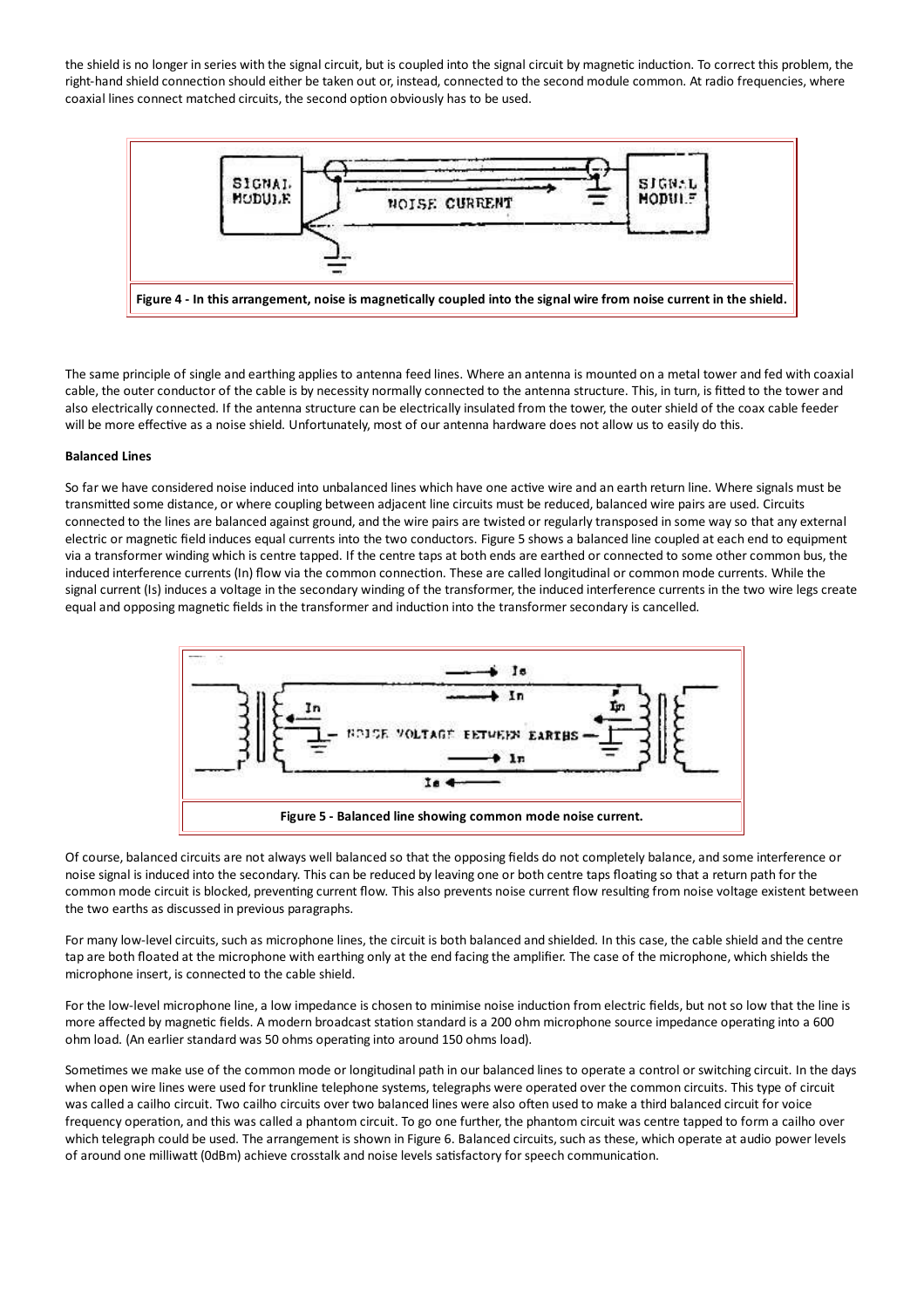

Of course, leakage to earth can occur on these balanced lines when there is a faulty insulator on an open wire pair, or when water gets into a cable carrying the line pairs. This causes an imbalance in the line, inviting induction from external noise fields of crosstalk from other adjacent open wire circuits or cable pairs. This is often what has happened when our telephone lines get noisy.

#### **Balanced RF Circuits**

Common mode currents in balanced circuits operating at radio frequencies can be effectively blocked by using a balanced choke of adequate inductance (refer Figure. 7). The choke, wound on a ferromagnetic core, is bifilar wound to produce high magnetic coupling between the two windings. The common mode currents (In) are in phase through the choke windings and are impeded by the choke's inductive reactance. On the other hand, the signal currents (Is) through the two windings are in antiphase and the magnetic fields produced from these cancel so that they see zero inductance (at least in theory). Hence, the signal is allowed to pass while the common mode current is opposed.



Power cords and coaxial RF lines are often wound around a piece of ferrite to reduce radio interference into the appliance to which they are connected. In effect, this is a form of balanced choke to impede the common mode or longitudinal RF currents induced in all wires or legs of the cable. In the case of the power' cord, we have a trifilar wound choke with common inductance in series with active, neutral and earth leads. The success of the choke is dependent on whether the inductive reactance, at the frequency concerned, is sufficient to attenuate the common mode current to a satisfactory level.

Common mode currents can also be blocked by the insertion of a transformer with separate primary and secondary windings, but coupling still occurs via capacitance across the windings. At audio frequency, the capacitive coupling is virtually eliminated by an electrostatic shield fitted between primary and secondary. At radio frequencies, the elimination of capacitive coupling is difficult if a high coefficient of coupling is to be maintained. Modern RF transformers are multifilar wound on ferrite cores to obtain a high coupling coefficient, making it difficult to incorporate a shield.

#### **RF Filters**

Sometimes we fit RF filters in such equipment as a nearby TV receiver to reject interference from our radiated HF signal. High pass filters such as those shown in Figure 8 have a cutoff frequency set to block the HF spectrum while still permitting passage of the VHF-UHF spectrum. Connected in series with the TV receiver antenna line, they are supposed to stop HF pick-up in the antenna or antenna feed line from being fed to the TV receiver. The filter is often ineffective because it has poor immunity to signal pick-up in the common or longitudinal mode. To include common mode rejection, either a balanced choke or a transformer with isolated primary and secondary must be added. To add a matter of interest, the combined filter with common mode rejection also works in reverse to reject TV line timebase noise from being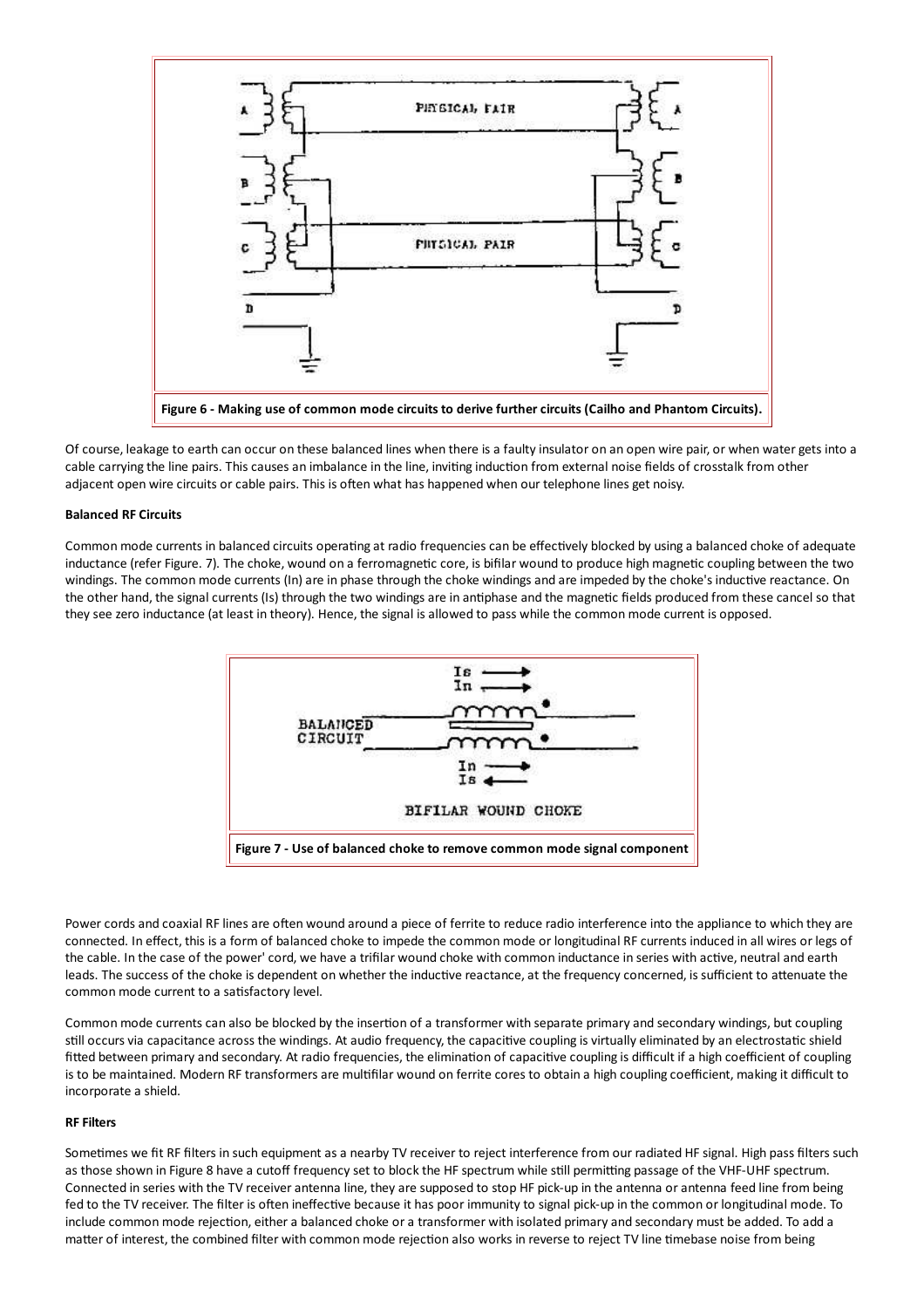

It must be emphasised that, to provide common mode rejection, the usual type of TV balun transformer (300/75 ohm) does not do the job. This is normally wound as an auto transformer which does not offer common mode rejection.

#### **Coupling Due to Common impedance**

Noise in a circuit module is often picked up from another noisy module because their earth connection (or active power supply connections) are returned to the power supply bus via a common lead as shown in Figure 9A. The common lead has resistance and reactance, the latter of which increases with frequency. The noisy circuit supply current develops a noisy voltage across the other circuit via the common connection. To eliminate this type of problem, the earth lead (or active supply lead) of each module is returned separately to a single point on the supply bus as shown in Figure 9B.





Figure 10A shows a number of circuit modules with earths or power feed lines commoned together by looping one to the other. Where there is a chance of signal interaction between these circuits, the interaction from common lead impedance can be minimised by commoning at one point as shown in Figure 10B.

At RF frequencies, the idea of singlepoint earthing still applies, but as frequency is increased into the VHFUHF region, the earthing system can be more defined by the need of short leads in the RF layout.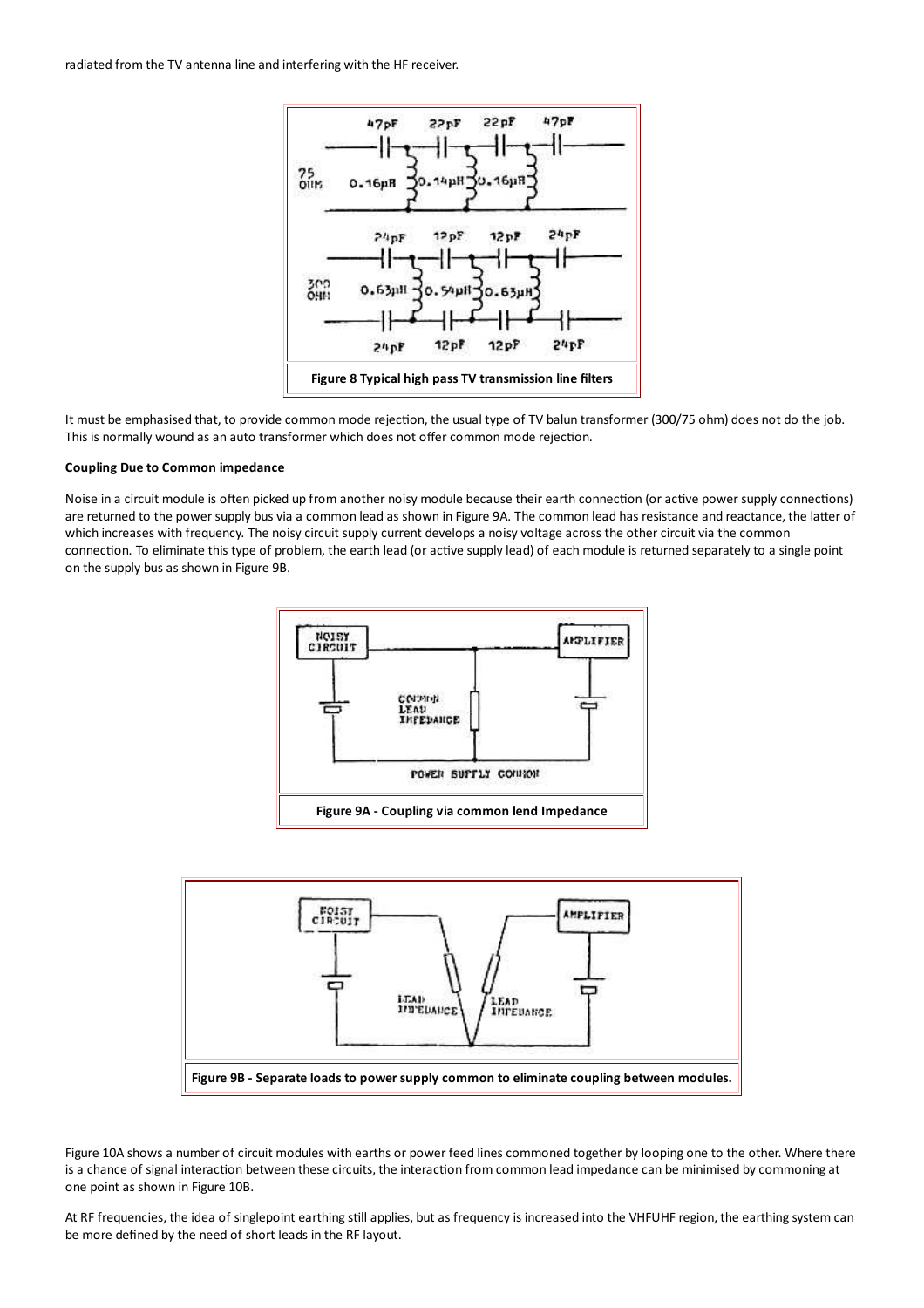

#### **Stage Earth Returns**

Past practice in electron tube or valve amplifiers has been to use a metal chassis as a common earth plane to join earths of individual valve stages. To prevent regeneration or degeneration in an individual stage via a common impedance, good practice for high frequencies was to connect all earth returns for the stage to a common earth point at the valve socket. The common point, and only that point, was bonded to the chassis. The system is shown in Figure 11.



The same principle can be applied to solid state circuits. All earth returns for a single transistor stage, or a single integrated circuit package, are returned to the one point which is bonded to a ground plane. In using printed circuit board, the ground plane is provided by the copper sided board. There are various ways of doing this, but one way is to use one copper side of the board as the ground plane while the other is used for the printed wiring links and the component pads.

#### **Connection of Power to Common Bus**

Let us now consider a typical circuit board on which there are a number of amplifier stages starting at a low signal level and ending at a high signal level. The low-level stage takes only a few milliamps from the power rails, whereas the high-level stage runs a supply load current of hundreds of milliamps or greater. The power rails run along the board in consecutive order of the stage levels, with connections made first to the low-level stage and last to the highlevel stage.

First we connect the power supply leads to the rails at the low-level stage end as shown in Figure 12A. In this case, the high current to the output stage, complete with a proportional value of ripple from the power supply, must pass through the section of the rail marked X. This can develop noise voltage across the rail impedance at X and into the low-level stage.

Another effect is that some of the output stage AC signal current can appear on the rail so that output signal component is developed across the rail impedance shown as Y. This can cause instability because of feedback to the input stage. In an audio frequency amplifier this often shows up as low frequency "motor boating" because at very low frequencies, the power rail bypass capacitors become ineffective.

Problems of excessive power supply ripple noise or amplifier instability, as discussed, are often completely solved by re-positioning the power supply connections to the high-level stage section of the power rails as shown in Figure 12B. By doing this, the power rails connected to the low-level stages no longer carry the high current (with its high noise or signal component) to the high-level output stage. Of course, the wise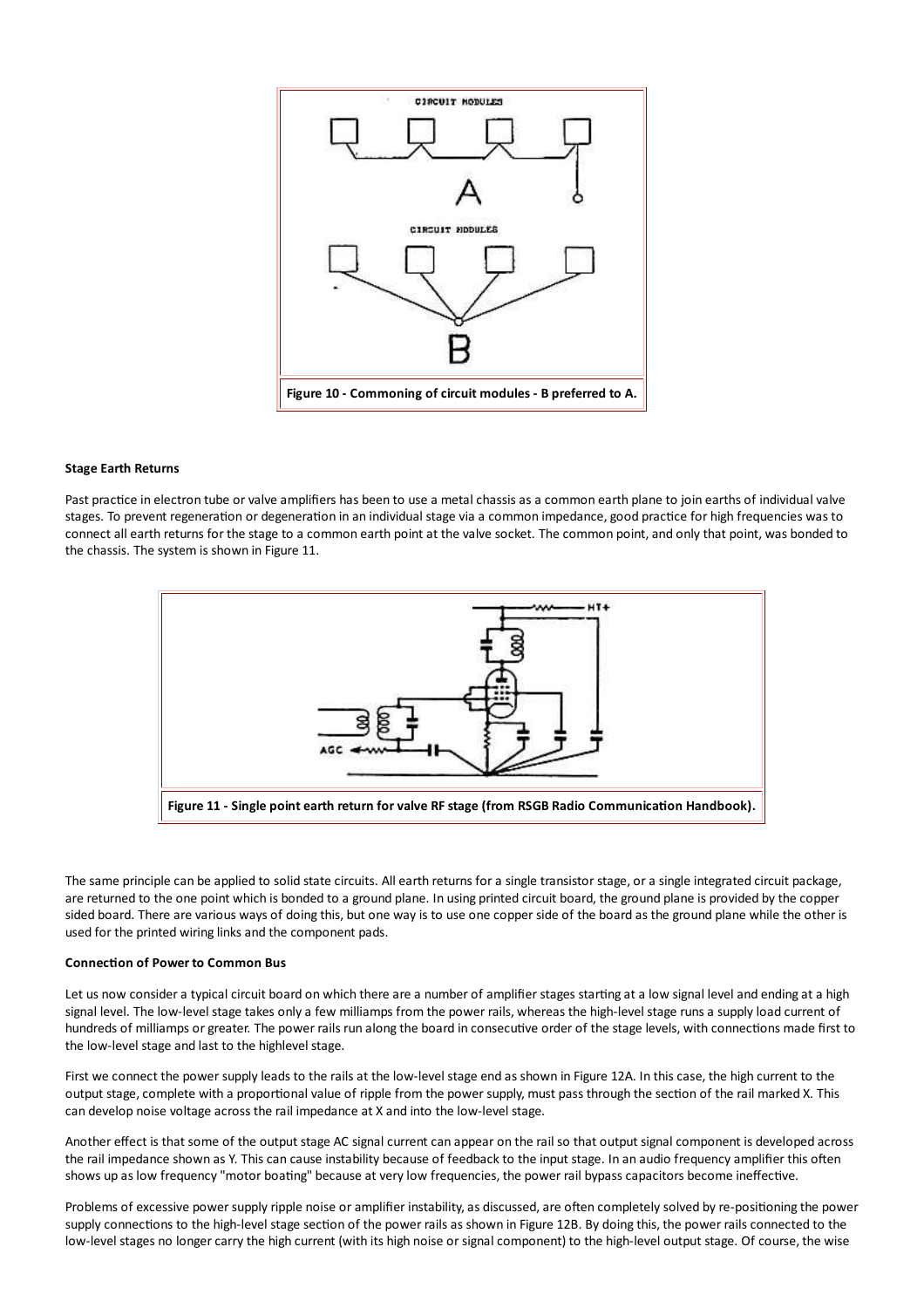

#### **Induction Into Components**

Low-level stages usually require shielding to prevent coupling from electric or magnetic fields created by higher level stages or from stray external sources. Some types of inductors have open magnetic fields and can be the cause of stray fields as well as being prone to picking up other fields. Inductors and transformers wound on toroidal cores have confined fields and hence are less prone to interference than those wound on straight ferrite rods. The miniature RF chokes, so useful to make up passive filters, have open fields and must be spaced from each other to prevent interaction. Pot cores have a winding enclosed by ferrite so that their fields are confined to the ferrite material.

To shield components from electric fields, metal screens are used. Low conductivity material, such as copper, also provides a magnetic shield at high frequencies. Eddy currents induced into the material set up an opposing field which tends to cancel the initiating field outside the confines of the screen. Ferro-magnetic materials can also be used to shield from magnetic fields. An example of this is the screen around a cathode ray tube.

So far we have described stray coupling in terms of induced noise and causing instability. In the case of passive filters, there are a few other effects, if too much coupling occurs between the inductors. This is often experienced when using those miniature RF chokes. The coupling can cause change of inductance and loss of Q, resulting in shifting of the cut-off point of the filter and degrading its slope. Loss of Q and stray input to output coupling can also degrade the out-of band attenuation. Of course, the effects of the stray coupling are not always obvious unless the response of the filter is measured and compared to the theoretical model.

#### Summary

We have discussed various ways in which unwanted signal or noise components can be coupled into our circuits, and we have suggested how this coupling can be reduced. We have dealt with lines and cables in the presence of electric and magnetic interference fields and how the degree of interference from these fields is affected by line or circuit impedance. Shielding has been covered with particular reference to care in earthing. The discussion has led into the use of balanced lines to reduce induction of interference, and the effects of longitudinal currents in these lines. Further discussion has centred around unwanted coupling into circuit modules and components and unwanted coupling between modules and components. The need to avoid certain common supply lines to different modules and the advantage of singlepoint earthing have also been emphasised.

Getting rid of noise pick-up or stopping interaction between circuits is often treated on a hit-and-miss basis. However, a little thought concerning how the coupling might be occurring can save a lot of trouble. Furthermore, if some of the basic precautions are taken in the first place, the unwanted coupling might be avoided.

This article is fairly basic, but it has been prepared to emphasise several important procedures in connecting up circuits. Hopefully it will provide a little help to the experimenter or home constructor in avoiding those problem bugs.

#### References

1. Rich, Alan - Understanding Interference-type Noise - Analog Dialogue 16-3 1982.

2. RSGB Radio Communications Handbook, Fourth Edition - Section 1, Unbalanced and Balanced Circuits - Section 4, Construction.